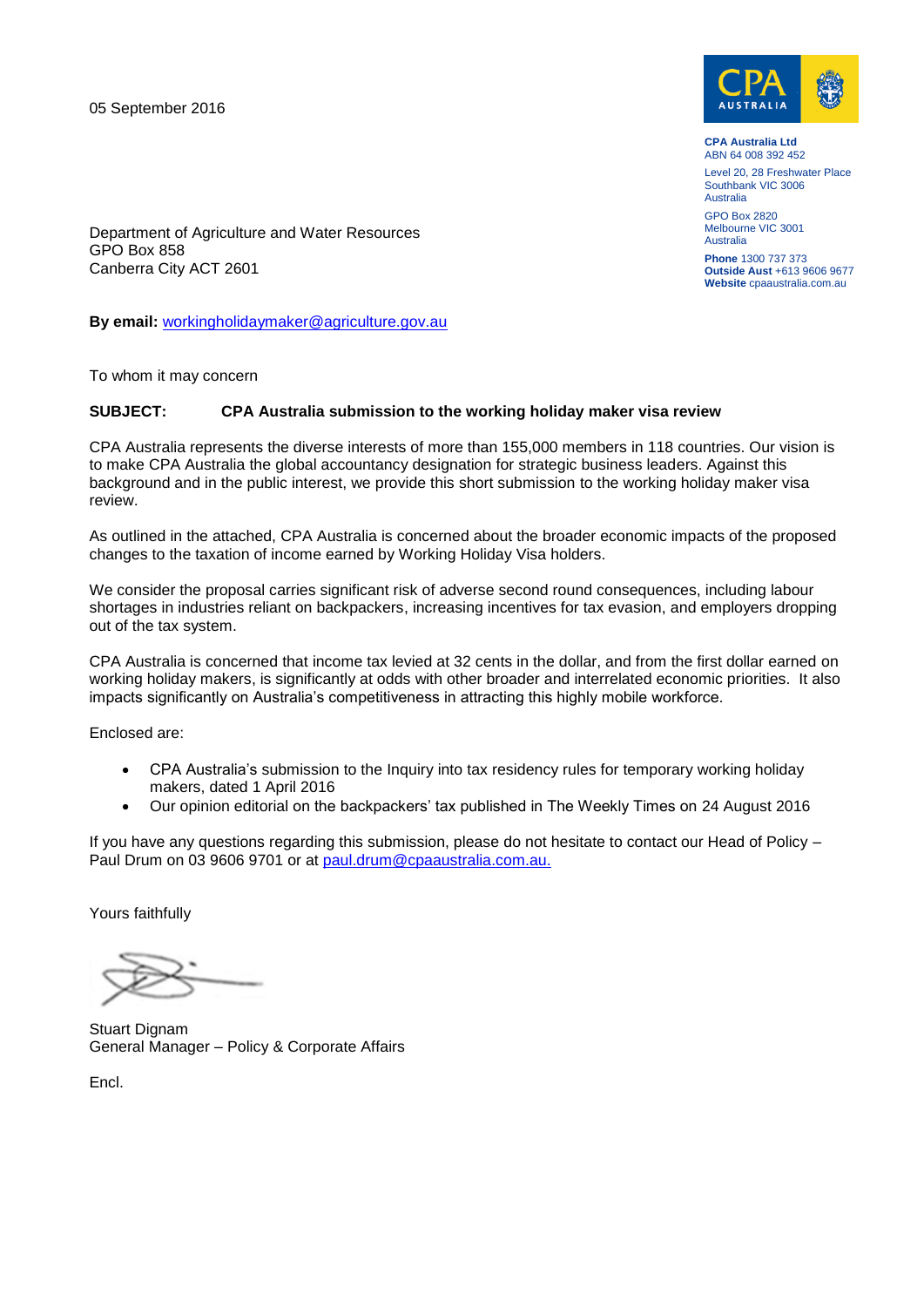01 April 2016

Senator the Hon Richard Colbeck Minister for Tourism and International Education Parliament House CANBERRA ACT 2600

**By email:** [senator.colbeck@aph.gov.au](mailto:senator.colbeck@aph.gov.au)

Dear Minister

 $\frac{1}{1}$ 

## **SUBJECT: Inquiry into tax residency rules for temporary working holiday makers**

CPA Australia represents the diverse interests of more than 155,000 members in 118 countries. Our vision is to make CPA Australia the global accountancy designation for strategic business leaders.

Against this background, we welcome the opportunity to provide this short submission to the inquiry into tax residency rules for temporary working holiday makers.

Australia is continuing to undergo the structural economic change of shifting from our over-reliance on the mining sector to the non-mining sectors of the economy. In this regard two of the most important non-mining sectors - as you have rightly highlighted - are agriculture and tourism.

Both of these sectors rely, to a significant extent, on workers under the Working Holiday Visa program. This program has been in place for decades, enabling young adults from eligible countries to work in Australia while having an extended holiday. Much of the activity undertaken by these visa holders is in rural and regional Australia and is seasonal in nature.

CPA Australia is concerned about the broader economic impacts of the proposed changes to taxing Working Holiday Visa holders.

Under the current arrangements a non-resident worker earning \$38,000 would pay income tax of \$3,897. But from 1 July 2016 they do not get the benefit of the resident's tax rates, and instead will be taxed at 32.5 cents in the dollar. So on earnings of \$38,000 they will now pay \$12,350 income tax - a threefold increase.

When this measure was announced in 2015 by former Treasurer Joe Hockey, it was reported that this policy would save the budget \$540 million over the next four years – averaging out to \$135 million a year.

Based on a report from the Parliamentary Budget Office<sup>1</sup> Working Holiday Visa holders stay an average of 8 months, earn an average of \$5,000 but spend \$13,000, making them among our highest spending visitors.

In 2014-15 there were 226,800 Working Holiday Visas granted, based on these numbers this equates to them contributing \$2.9 billion to the Australian economy during their stay.

The economic multiplier effect for every dollar spent on tourism is \$1.92 - more than mining at \$1.66, retail trade at \$1.81, and education and training at \$1.38.

Economically this policy measure seems short sighted with the potential to damage our ability to attract holiday makers eligible for the Working Holiday Visa program. We need to remember that "backpackers" have choices and the potential savings to the budget from this measure will be academic if they decide not to

[http://www.aph.gov.au/About\\_Parliament/Parliamentary\\_Departments/Parliamentary\\_Library/pubs/rp/BudgetR](http://www.aph.gov.au/About_Parliament/Parliamentary_Departments/Parliamentary_Library/pubs/rp/BudgetReview201516/Holiday) [eview201516/Holiday](http://www.aph.gov.au/About_Parliament/Parliamentary_Departments/Parliamentary_Library/pubs/rp/BudgetReview201516/Holiday)

Page 2 of 4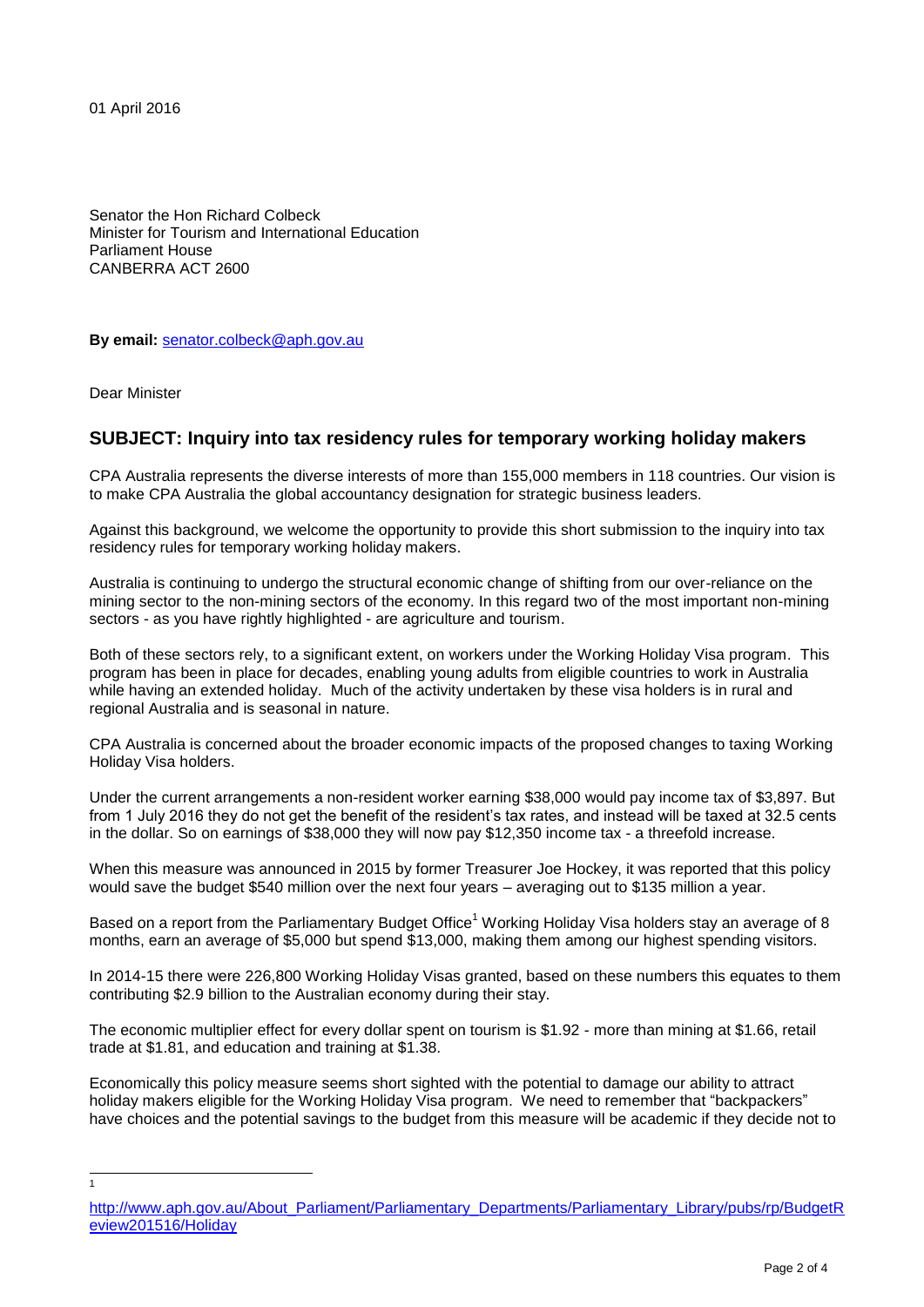come to Australia. There are already signs that Working Holiday Visa applications are in decline with a 5.3 per cent reduction from 2014 to 2015.

We consider the proposal carries significant risk of adverse second round consequences, including increasing the incentive for tax evasion as workers and employers drop out of the tax system.

CPA Australia is not suggesting that Working Holiday Visa holders have an income tax-free holiday. However, for the reasons outlined briefly above, income tax levied at 32 cents in the dollar, and from the first dollar earned, is significantly at odds with other broader and interrelated economic priorities. It also impacts significantly on Australia's competitiveness in attracting this highly mobile workforce.

It is essential the Government continues to implement appropriate policy settings that support the growth sectors of tourism and agriculture as the economy transitions from the construction phase of the mining sector. We commend you for revisiting this proposed tax change and for listening to the very real concerns of the agriculture and tourism sectors.

If you have any questions regarding this submission, please do not hesitate to contact our Head of Policy – Paul Drum on 03 9606 9701 or at [paul.drum@cpaaustralia.com.au.](mailto:paul.drum@cpaaustralia.com.au)

Yours faithfully

Stuart Dignam General Manager – Policy & Corporate Affairs